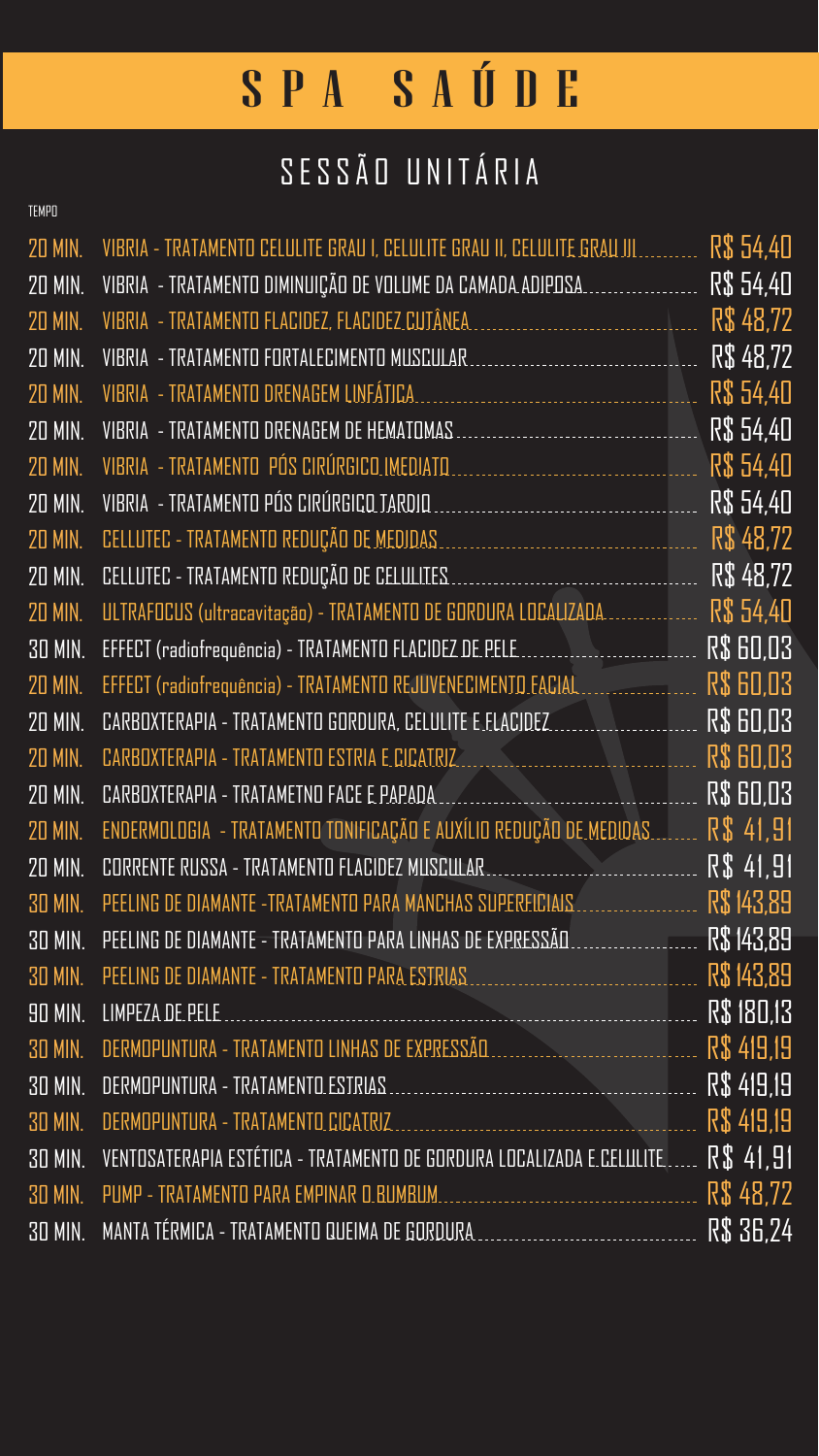|  | 50 MIN. MASSAGEM - PÓS PARTO                                                                    | <b>R\$ 60,03</b> |
|--|-------------------------------------------------------------------------------------------------|------------------|
|  |                                                                                                 | <b>R\$ 65,70</b> |
|  |                                                                                                 | <b>R\$ 65,70</b> |
|  | 90 MIN. GESSOTERAPIA - TRATAMENTO DE REDUÇÃO DE MEDIDAS                                         | R\$ 96,31        |
|  | SO MIN. JET BRONZE                                                                              | R\$ 178,99       |
|  |                                                                                                 | R\$ 178,99       |
|  | BO MIN. TRATAMENTO SLINFORCE - REDUÇÃO DE MEDIDAS E CELULITE (LOCAL)                            | R\$ 178,99       |
|  | 60 MIN. TRATAMENTO SLINFORCE - REDUÇÃO DE MEDIDAS (CORPO TODO) ------------------- R\$ 305,91   |                  |
|  |                                                                                                 |                  |
|  |                                                                                                 |                  |
|  | 60 MIN. TRATAMENTO CINTURA FINA LIPOGESSADA - REDUÇÃO DA CIRCUNFERÊNCIA ABDOMINAL R\$ 178,99    |                  |
|  | 60 MIN. LIFTING FACIAL - ESTIMULAÇÃO DE COLÁGENO, COMBATE DA FLACIDEZ  R\$ 237,93               |                  |
|  | 60 MIN. REESTRUTURAÇÃO ANTIAGE -REJUVENECIMENTO, FIRMEZA E LINHAS DE EXPRESSÃO R\$ 237,93       |                  |
|  | 60 MIN. TRATAMENTO RBD - MANCHAS E ATIVAÇÃO COLÁGENO ------------------------------- R\$ 237,93 |                  |
|  |                                                                                                 |                  |
|  |                                                                                                 | R\$ 167,69       |
|  |                                                                                                 |                  |

|                              | R\$ 53,27        |
|------------------------------|------------------|
|                              | R\$ 34,01        |
|                              | R\$ 53.27        |
|                              | R\$ 53,27        |
|                              | <b>R\$ 60.03</b> |
|                              | <b>R\$ 60,03</b> |
|                              | <b>R\$ 65,70</b> |
|                              | R\$ 65,70        |
|                              | R\$ 34,01        |
| 50 MIN. MASSAGEM - PÓS PARTO | <b>R\$ 60,03</b> |
|                              |                  |

### SESSÃO UNITÁRIA COM ÓLEO

**TEMPO**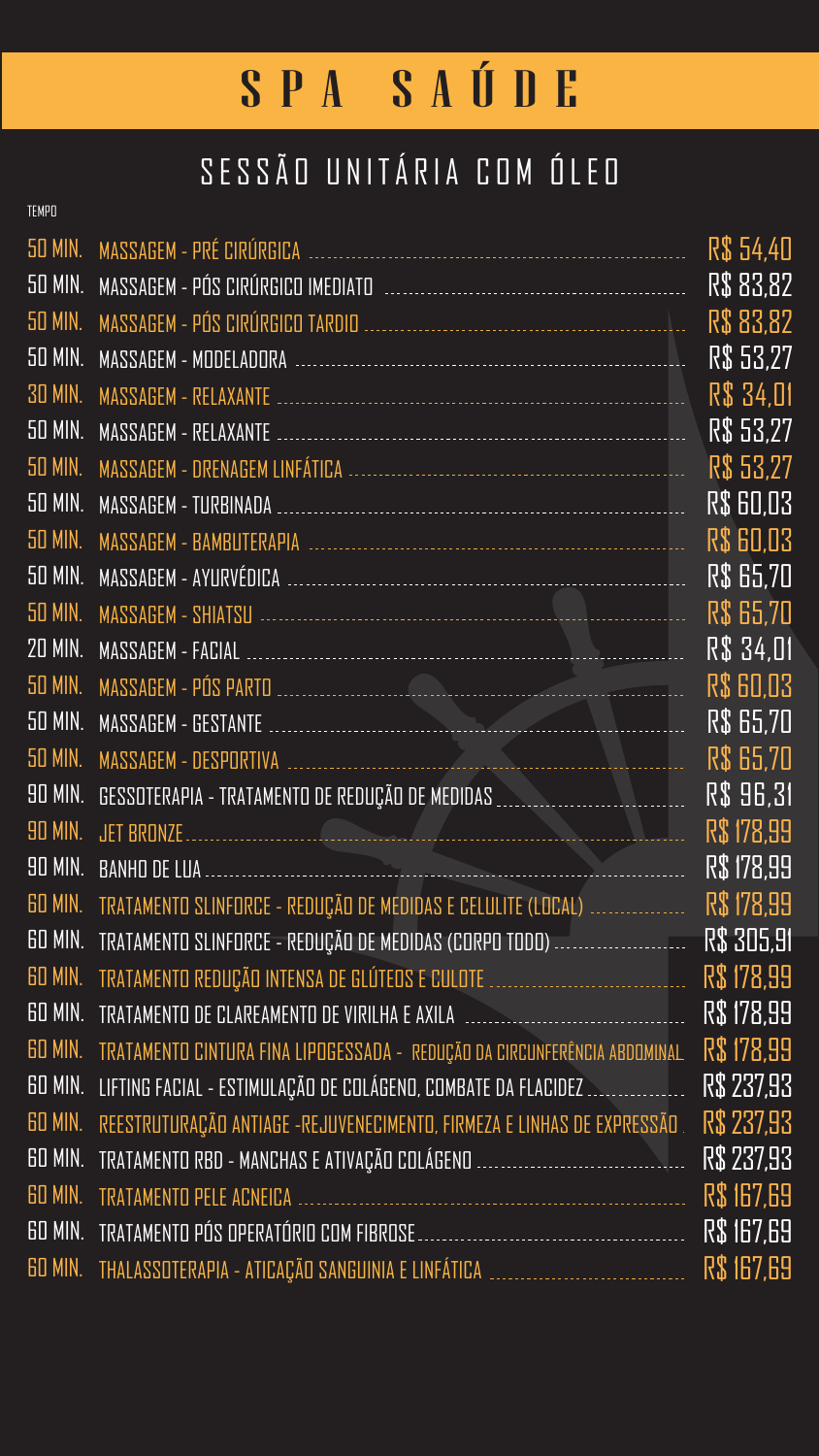#### SESSÃO UNITÁRIA COM CREME

#### PACOTE

| 50 MIN. MASSAGEM - PÓS CIRÚRGICO TARDIO                                                                       |  |
|---------------------------------------------------------------------------------------------------------------|--|
|                                                                                                               |  |
| 30 MIN. MASSAGEM - RELAXANTE CONTROLLER CONTROLLER SELLER SERVICE RS 39,42                                    |  |
| 50 MIN. MASSAGEM - RELAXANTE CONTROLLER CONTROLLER TELEVISION RS 58.67                                        |  |
| 50 MIN. MASSAGEM - DRENAGEM LINFÁTICA A A CONSERVADE E CONSERVADO ROS 58,67                                   |  |
|                                                                                                               |  |
|                                                                                                               |  |
|                                                                                                               |  |
| 50 MIN. MASSAGEM - PÓS PARTO                                                                                  |  |
| 50 MIN. MASSAGEM - GESTANTE CONTROLLER CONTROLLER TO THE TIME TO THE CONTROLLER STATE OF THE TIME TO THE TIME |  |

| QTD. TEMPO                                                                                              |            |
|---------------------------------------------------------------------------------------------------------|------------|
| <u>IO 20 MIN. VIBRIA - TRATAMENTO CELULITE GRAU I, CELULITE GRAU II, CELULITE GRAU III  R\$ 475,81 </u> |            |
| <u> 10 20 MIN. VIBRIA - TRATAMENTO DIMINUIÇÃO DE VOLUME DA CAMADA ADIPOSA  R\$ 475,81</u>               |            |
|                                                                                                         |            |
| <u> 10 20 MIN. VIBRIA - TRATAMENTO FORTALECIMENTO MUSCULAR ----------------------------- R\$ 419,19</u> |            |
| 10 ZO MÍN. VIBRIA - TRATAMENTO DRENAGEM LINFÁTICA [10] A CONSERVATO DE R\$ 475,81                       |            |
|                                                                                                         |            |
| 10 20 MIN. VIBRIA - TRATAMENTO PÓS CIRÚRGICO IMEDIATO                                                   |            |
|                                                                                                         |            |
|                                                                                                         |            |
|                                                                                                         |            |
| 10 20 MIN. ULTRAFOCUS (ultracavitação) - TRATAMENTO DE GORDURA LOCALIZADA R\$ 475,81                    |            |
|                                                                                                         |            |
| 10 20 MIN. EFFECT (radiofrequência) - TRATAMENTO REJUVENECIMENTO FACIAL [11] [11] R\$ 538,10            |            |
| 10 20 MIN. CARBOXTERAPIA - TRATAMENTO GORDURA, CELULITE E FLACIDEZ R\$ 538,10                           |            |
| 10 ZO MIN. CARBOXTERAPIA - TRATAMENTO ESTRIA E CICATRIZ                                                 | R\$ 538,10 |



#### TEMPO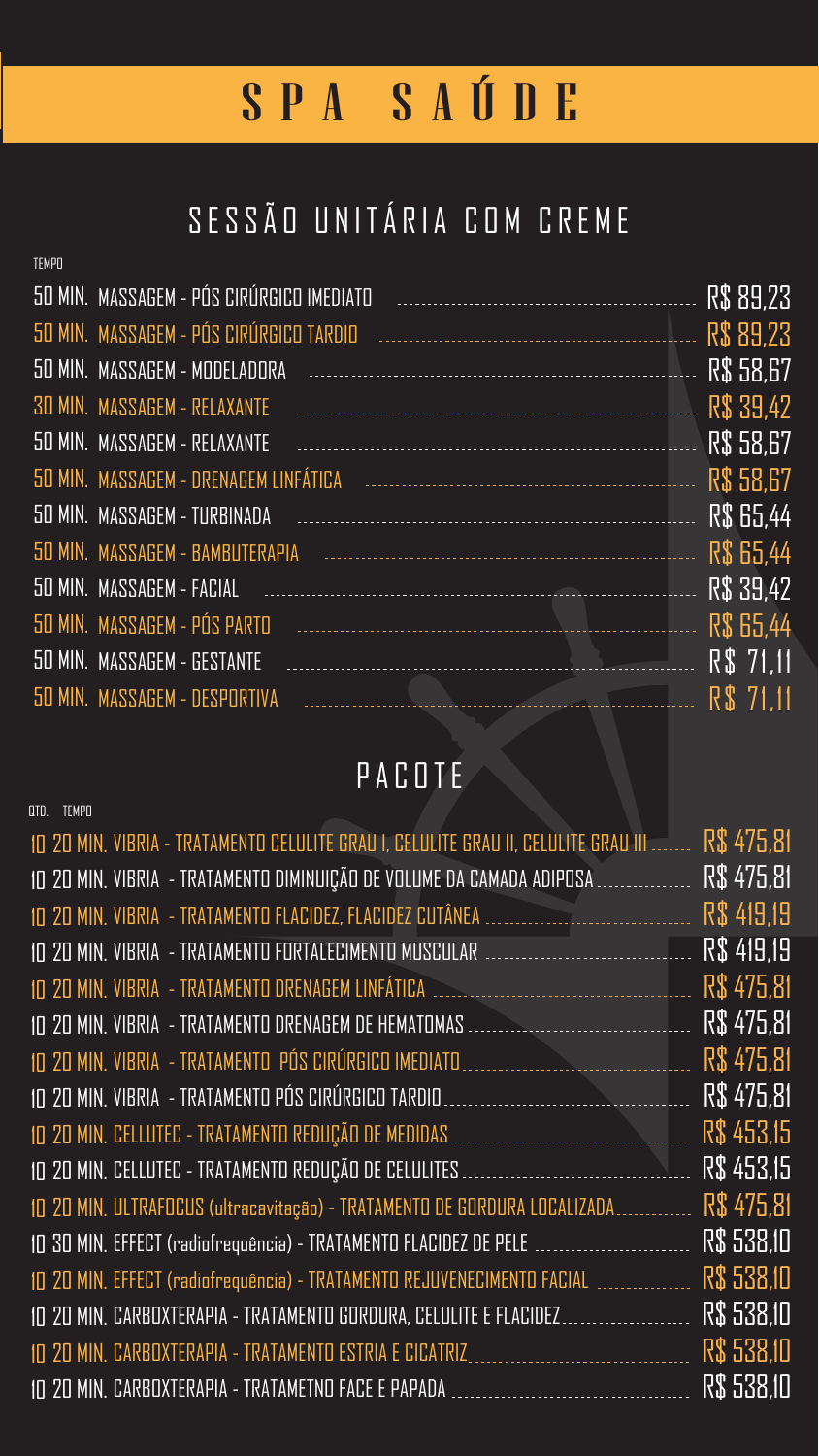| $\overline{\phantom{0}\mathsf{QTD}\phantom{0}}$ tempo $\overline{\phantom{0}\mathsf{QTD}\phantom{0}}$ |                                                                                                                                                                                |            |
|-------------------------------------------------------------------------------------------------------|--------------------------------------------------------------------------------------------------------------------------------------------------------------------------------|------------|
|                                                                                                       | <u> 10  20 MIN. ENDERMOLOGIA - TRATAMENTO TONIFICAÇÃO E AUXÍLIO REDUÇÃO DE MEDIDAS R\$ 379,50 </u>                                                                             |            |
|                                                                                                       |                                                                                                                                                                                |            |
|                                                                                                       | 5 30 MIN. PEELING DE DIAMANTE -TRATAMENTO PARA MANCHAS SUPERFICIAIS [19] 2001 NS 594,77                                                                                        |            |
|                                                                                                       | 5 30 MIN. PEELING DE DIAMANTE - TRATAMENTO PARA LINHAS DE EXPRESSÃO  R\$ 594,77                                                                                                |            |
|                                                                                                       |                                                                                                                                                                                |            |
|                                                                                                       |                                                                                                                                                                                | RS 419.19  |
|                                                                                                       |                                                                                                                                                                                |            |
|                                                                                                       |                                                                                                                                                                                |            |
|                                                                                                       |                                                                                                                                                                                |            |
|                                                                                                       | 10 30 MIN. VENTOSATERAPIA ESTÉTICA - TRATAMENTO DE GORDURA LOCALIZADA E CELULITE R\$ 334,18                                                                                    |            |
|                                                                                                       |                                                                                                                                                                                |            |
|                                                                                                       |                                                                                                                                                                                |            |
|                                                                                                       |                                                                                                                                                                                |            |
|                                                                                                       | 10 50 MIN. MASSAGEM - PÓS CIRÚRGICO IMEDIATO                                                                                                                                   |            |
|                                                                                                       |                                                                                                                                                                                |            |
|                                                                                                       |                                                                                                                                                                                |            |
|                                                                                                       | 10 30 MIN. MASSAGEM - RELAXANTE                                                                                                                                                | R\$ 300,23 |
|                                                                                                       |                                                                                                                                                                                |            |
|                                                                                                       |                                                                                                                                                                                |            |
|                                                                                                       |                                                                                                                                                                                |            |
|                                                                                                       |                                                                                                                                                                                |            |
|                                                                                                       |                                                                                                                                                                                |            |
|                                                                                                       |                                                                                                                                                                                |            |
|                                                                                                       |                                                                                                                                                                                |            |
|                                                                                                       |                                                                                                                                                                                |            |
|                                                                                                       |                                                                                                                                                                                |            |
|                                                                                                       |                                                                                                                                                                                |            |
|                                                                                                       |                                                                                                                                                                                |            |
|                                                                                                       |                                                                                                                                                                                |            |
|                                                                                                       | 3 90 MIN. BANHO DE LUA                                                                                                                                                         | R\$ 475,81 |
|                                                                                                       | <u>IO 60 MIN. TRATAMENTO SLINFORCE - REDUÇÃO DE MEDIDAS E CELULITE (LOCAL) [10] EO MIN. TRATAMENTO SLINFORCE - REDUÇÃO DE MEDIDAS E CELULITE (LOCAL) [10] [10] RS 1.552,06</u> |            |
|                                                                                                       | <u>IO 60 MIN. TRATAMENTO SLINFORCE - REDUÇÃO DE MEDIDAS (CORPO TODO) R\$ 3.341,99 </u>                                                                                         |            |